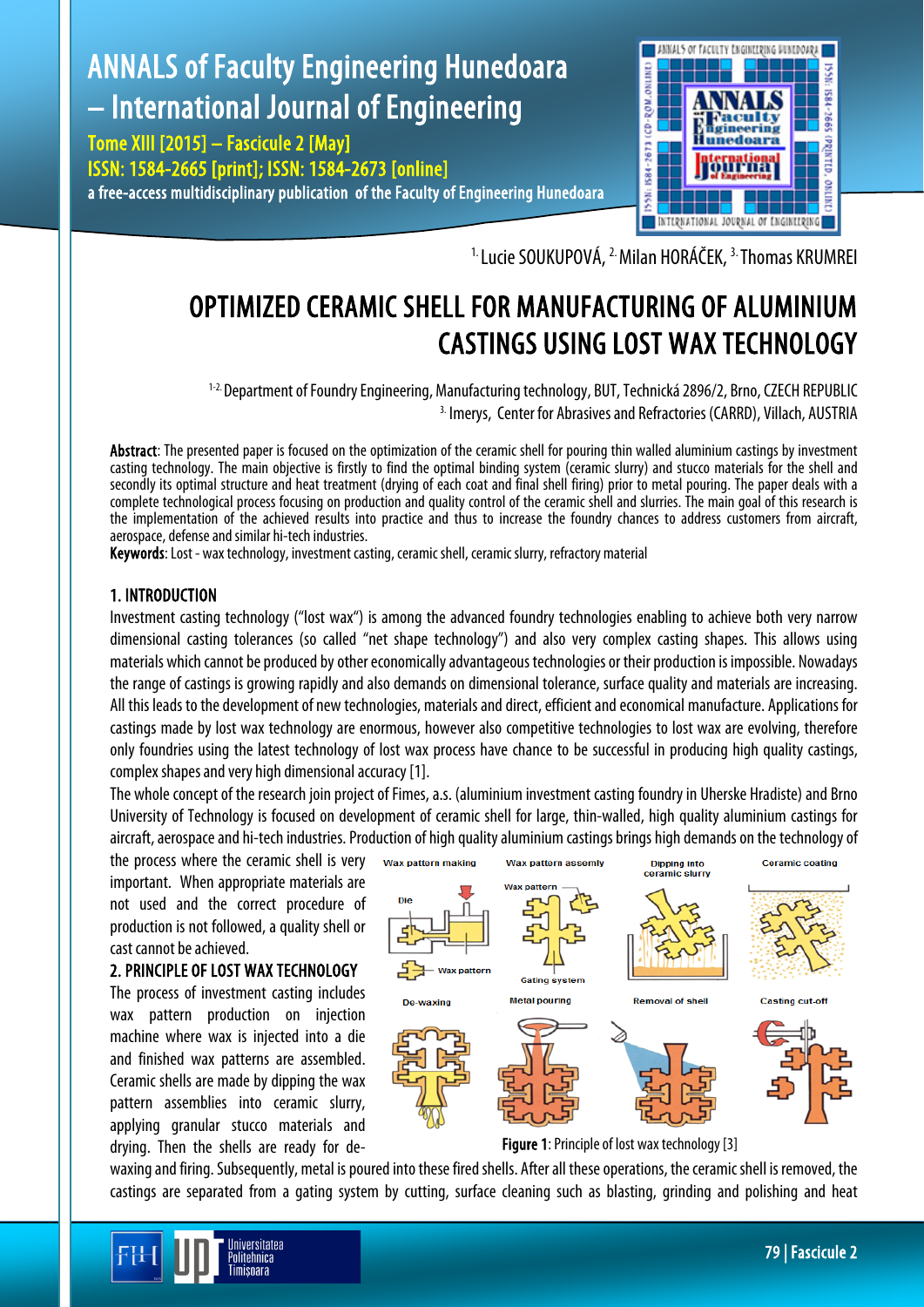treatment. A quality inspection of castings include a chemical composition and structure, internal and surface quality, dimensional accuracy and mechanical properties like hardness, tensile strength, ductility, etc. [2]. The process of lost wax technology is shown in Figure 1. The phases of ceramic shell manufacture are further elaborated in the following sections.

## 3. CERAMIC SHELL MANUFACTURE

A ceramic shell is built up around a wax pattern assembly. This procedure involves the application of a number of separate layers, usually between five and fifteen, according to the required strength of the shell, refractory material and alloy. Each layer is produced by immersing the pattern assembly into ceramic slurry. Before the coating has dried, the surface is sprinkled with a coarse ceramic refractory grid. The assembly is manipulated to ensure that all surfaces are covered as evenly as possible. The grid adheres to the wet ceramic coating, which is then hardened before repeating the operations and thus building up the shell thickness layer by layer [2], [3].

### 3.1. Dipping into ceramic slurry

A ceramic slurry determines the basic properties of ceramic shells; it consists of filler of suitable size suspended in a liquid binder and other liquid components such as water, wetting agent and antifoam [3]. The first step how to prepare the ceramic slurry is to select a formula. An important parameter is the kind of cast metal and if the slurry is used for primary or back-up coats. The proper formula with improper preparation gives poor results. Slurry is mixed when each refractory particle is completely wet with binder solution (no air between refractory particles and binder) [4].

#### 3.2. Stucco applied with the ceramic grit

Dipping the wax assembly in ceramic slurry and draining is followed by sprinkle with stucco (refractory material) of appropriate granularity. The first two coats, which determine the surface quality, refractory materials are used with a grain size 0.175-0.25 mm and the other coats with a grain size 0.25-0.5 mm because of better permeability [3].

Refractory materials (Figure 2) are inorganic non-metallic materials used as flour in the



Figure 2: Particle shape analysis of refractory materials [6]

ceramic slurries and stucco. Refractories areable to resist the high temperatures, abrasion, corrosion, pressure and thermal shock. A large temperature difference will develop across the thickness of the shell during de-waxing, shell burnout and casting. The ability of the shell to withstand this temperature difference without cracking is known as thermal shock resistance. This resistance is a combination of material properties; thermal expansion, thermal conductivity, and elastic modulus. To select a suitable refractory material, the important properties are e.g. high heat resistance, low thermal expansion and resistance to molten alloy. Only material contained in the primary coat has to comply with the minimal reaction with molten alloy [5], [6], [7].

# 3.3. Ceramic shell dryig

Dipping and applying the stucco is followed by drying. Solidification of individual coats of which the shells are composed isdone by evaporation of water from the ceramic slurry (transformation of the sol into a gel) or by treatment with a chemical agent. Alcoholbased slurries offer rapid hardening via exposure to ammonia whilst water-based slurries require longer drying periods between coats [2].

# 3.4. Ceramic shell de-waxing

De-waxing is used to remove the wax pattern assembly from the completed ceramic shell mould without the risk of damage [2].

# 3.5. Ceramic shell firing

The ceramic shell has to be fired before casting. There are three reasons for firing the green shell before casting: sinter the structure of the ceramic, remove residual pattern material and present the ceramic shell for casting at a predetermined and consistent temperature. To ensure the required mechanical properties, temperature has to reach more than 800°C, generally from 900 to 1100°C, depending on the nature and characteristics of the furnace and ceramic shell. The nature of refractory material allows casting into moulds preheated to temperatures as high as 1550°C. Because of this, the ceramic moulds can be used for a very wide range of alloys and casting techniques [2], [3].

The fired temperature of ceramic shells for aluminium alloys are often below the minimum of the required temperature, which ensures adequate mechanical properties. At such low temperatures, all reactions have not been finished. The consequence is a low strength of ceramic shell which is usually lower than before firing. Therefore it is necessary to select a material which is able to provide sufficient strength for de-waxing and pouring.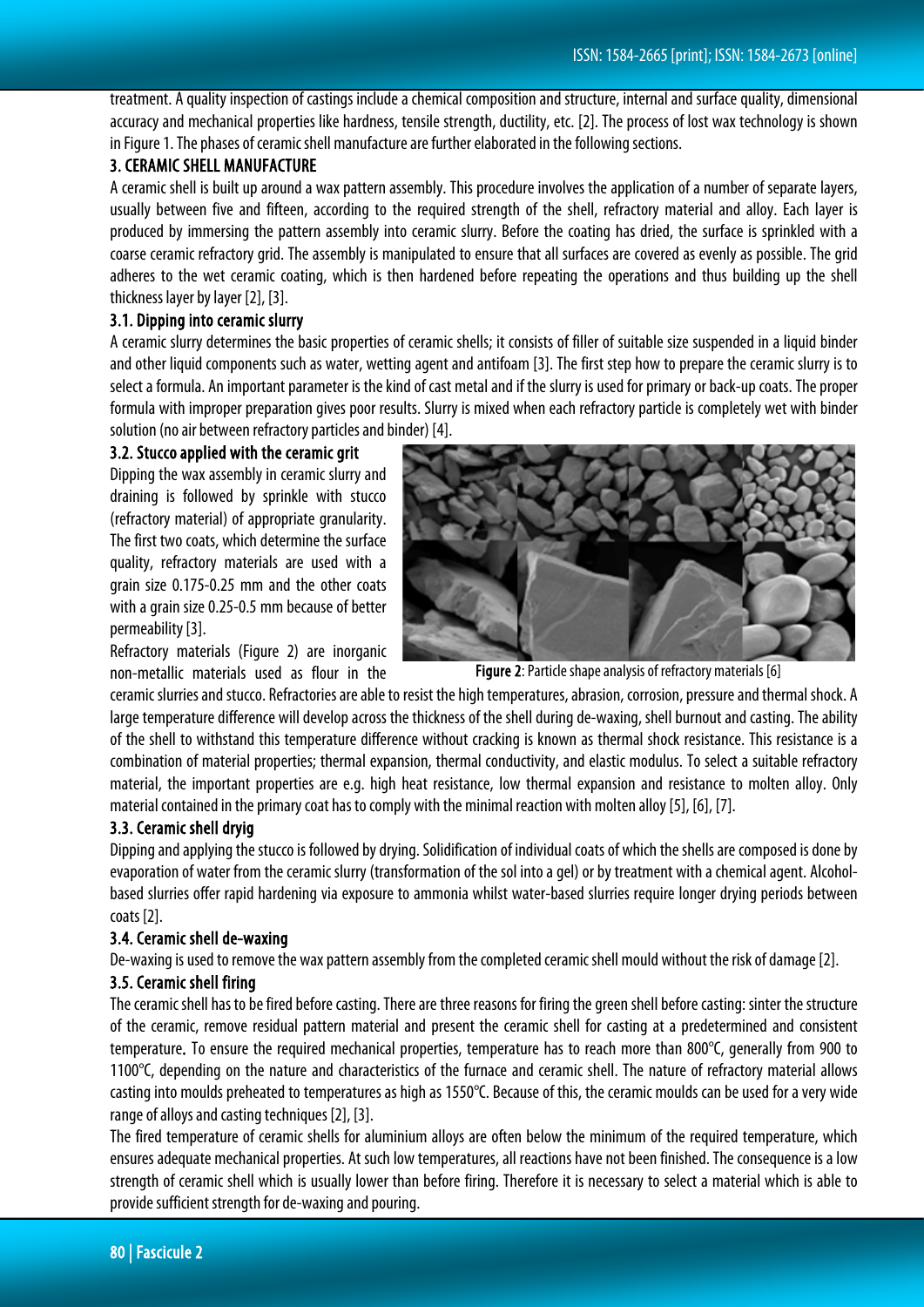### 4. ANALYSIS OF THE CERAMIC SHELL

The aim of the experiments was to suggest an optimal ceramic shell and technology of the process for large, thin-walled aluminium castings for the foundry Fimes, a.s. In the first step, a detailed laboratory analysis was proposal of ceramic shell made in the Fimes, a.s. including a proposal to optimize the technological process and material recommendations. According to these results, a combinations of viscosity of ceramic slurry and refractory materials as a flour and stucco were tested. All analyses have been done in laboratory C.A.R.R.D. of IMERYS. The selected formula of ceramic shell was subsequently tested in pilot conditions in

the foundry. On the basis of these measurements, an optimal variant of ceramic shell mould which was established into operation was chosen.

#### 4.1. Slurry control

Control of these processes affects shell thickness, cover properties of ceramic slurries, destabilization of binders and ensures optimum properties of ceramic shell.

A series of individual tests was performed on several types of slurries, from which three primary slurries were selected containing binder Primecoat and flours Molochite 325#, Mulgrain 60 325# and two sizes of Molochite 120# and 200# in a ratio 50/50. These were mixed in closed barrels



all the time. Following the Fimes procedure, viscosity was used as a leading parameter. For better evaluation of behaviour of ceramic slurries, several tests were executed such as viscosity test, plate weight, pH, density. The most interesting is a plate weight test which serves as a main indicator of surface coverage and adhesion to the wax pattern. Despite using the same binder and setting the slurries to the same viscosity, Molochite and Mulgrain gave very different slurry parameters (Figure 3). Based on these tests, four Mulgrain was selected for primary slurry.

#### 4.2. Shell testing

Tests used to characterize shell properties show the behaviour of shells at ambient and higher temperature using different types of refractory materials.

Ceramic shells were tested to obtain various properties such as strength, permeability, thermal expansion, etc. The structures of ceramic shells were assessed using a scanning electron microscope. Micro-structural analyses of shells show an overall appearance of the shell, compactness, the amount of porosity, thickness of the layers and the ability of slurry to penetrate into grains. Any changes in the technology of this process are immediately reflected in the structure. Laboratory tests showed that the shells based on Molochite material had a very good strength, permeability, structure and low thermal expansion, which provides dimensional stability of the mould.

#### 4.3. Evaluation of laboratory tests

Based on the results of laboratory tests and pilot tests in foundry Fimes, a.s., an optimal ceramic shell and technology of the process was suggested for large, thin-walled, high quality aluminium castings. A newly developed ceramic shell (Figure 4, Figure 5), compared to the previous shell, and has a significantly better properties (Figure 6, Figure 7). Porosity was reduced in the intermediate layers of the shell. Along the whole length of the shell, equal thickness of the second and third layers is maintained, even in the corner (Figure 8). Low porosity in this case is helpful to better conduct the gases away during de-waxing and pouring. At higher magnification (Figure9) no stucco impingement occurs and the stucco grains are not too far from the surface. Mulgrain 60 leads to a denser face coat than Molochite (Figure7). A much higher filler load and more compact/round shaped particles may be responsible for that.

Material composition of the newly developed shell:

- » Primary coat Binder: Primcote Flour: Mulgrain 60 325# Stucco: Molochite 50-80 DD
- » Backup coats Binder: Remasol SP Ultra Flour: Molochite 200# Stucco: Molochite 30-80 DD, 16-30 DD